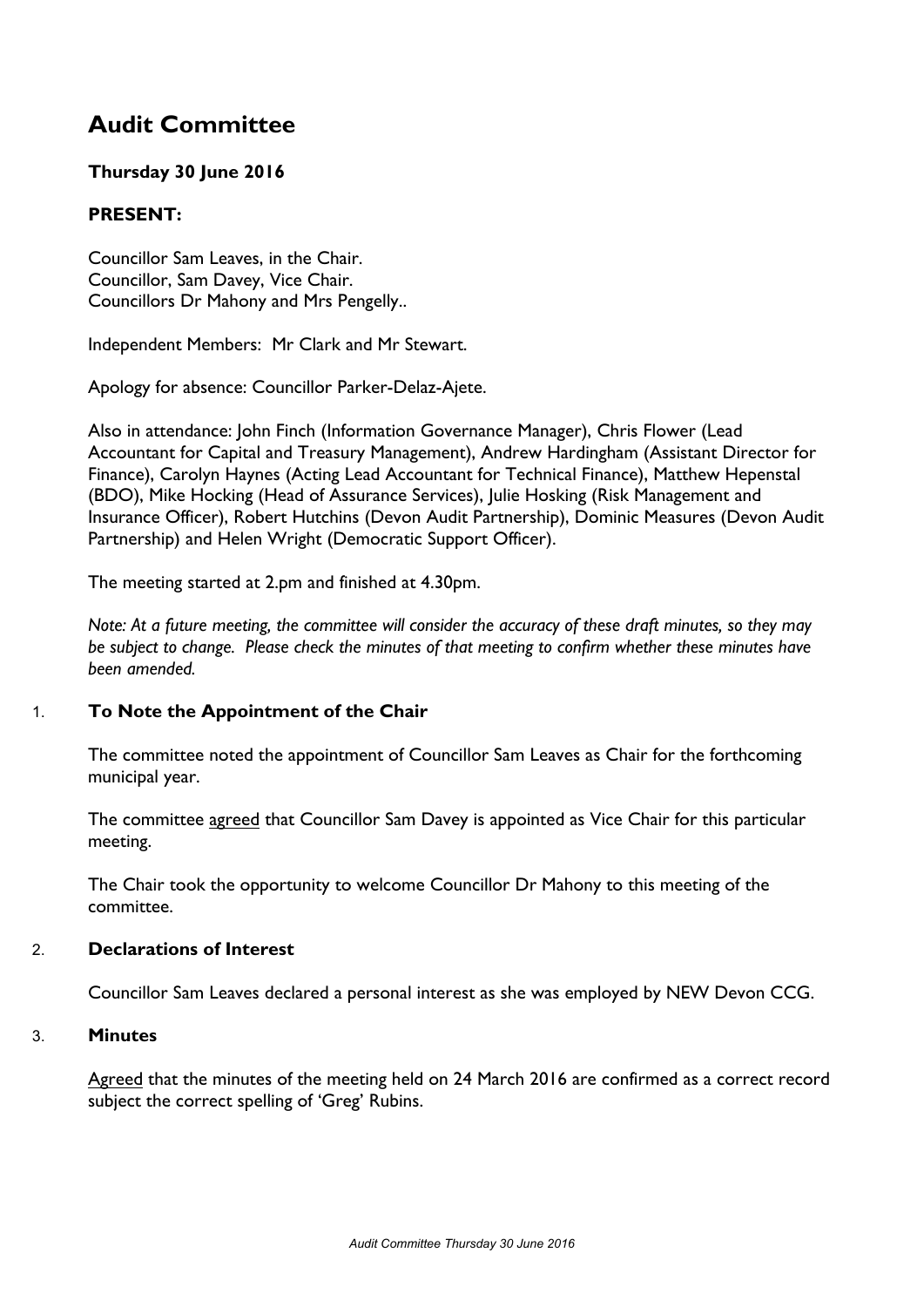### 4. **Chair's Urgent Business**

There were no items of Chair's urgent business.

### **Order of Business**

With the permission of the Chair the order of business was amended as set out below in the minutes.

### 5. **Annual Report on Treasury Management Activities for 2015/16**

Chris Flower (Lead Accountant) presented the annual report on Treasury Management Activities for 2015/16; the Council was required to formally report on its treasury management activities for the year and to agree the changes to its Treasury Management Strategy to comply with the Code of Practice for Treasury Management.

The report –

- (a) had been prepared in accordance with the CIPFA Treasury Management Code and the Prudential Code;
- (b) confirmed capital financing, borrowing, debt rescheduling and investment transactions for the year 2015/16 and confirmed the borrowing limits for 2015/16 to 2017/18;
- (c) provided an update on the risk inherent in the portfolio and outlined actions taken by the authority during the year to minimise risk;
- (d) gave details of the outturn position on Treasury Management transactions in 2015/16;
- (e) confirmed compliance with treasury limits and Prudential Indicators (PIs) and outlined the final position on the PIs for next year.

The main areas of questioning from Members related to –

- (f) the method by which the private finance initiative for the energy from waste plant;
- (g) the impact that 'Brexit' would have on interest rates.

The committee agreed -

- (1) that Cabinet recommends the Treasury Management annual report (incorporating the authorised limits, operational boundaries for 2015/16 to 2017/18) to the Council for approval;
- (2) to refer the report to full council to note as required by the CIPFA Treasury Management Code of Practice;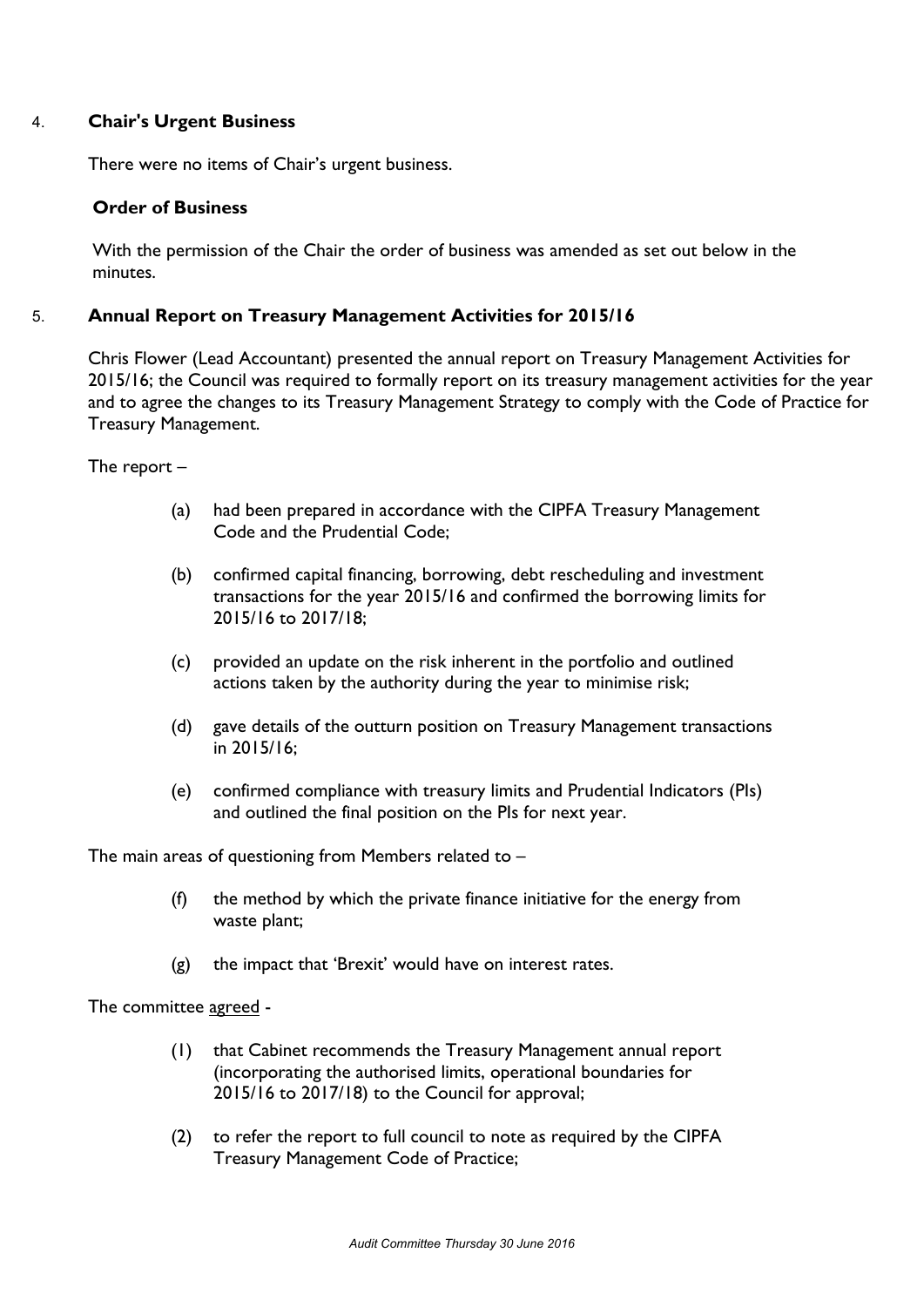(3) to include a 'standing' agenda item on the impact of the United Kingdom leaving the European Union.

The committee noted the report.

# 6. **Internal Audit - Annual Audit Report 2015/16**

Robert Hutchins (Head of Devon Audit Partnership) presented the Internal Audit – annual report 2015/16. The report summarised the work undertaken during 2015/16, reviewed the performance and effectiveness of the Internal Audit service and provided an audit opinion on the adequacy of internal controls; the work had provided an objective and relevant assurance and contributed to the effectiveness and efficiency of the governance, risk management and internal process.

Members were informed that –

- (a) the reviews had made recommendations on and agreed management action for improvement in many areas to improve services, the key ones included -
	- redress for overpayments to domiciliary care providers which did not reflect actual provision;
	- support for the project to improve customer engagement (Firmstep Digital Platform);
	- effective governance arrangements of the Integrated Health and Wellbeing Board where the need to review existing Board structures was highlighted in order to better achieve goals and aims;
- (b) the committee was required to consider the assurance provided alongside that of the executive, corporate risk management and external assurance including that of the external auditor, as part of the Governance Framework.

The main areas of questioning from Members related to –

- (c) the cost effectiveness of budget cuts within Street Services which had resulted in a reduction in the grass cutting programme which had led to a significant increase in complaints;
- (d) the reduction in resources (particularly in housing benefits) and the challenge to improve performance;
- (e) the use of the word 'feel' in the assurance statement relating to the specific audits regarding ICT following the launch of Delt Shared Services Ltd and Public Health;
- (f) the Internal Auditor's opinion of 'improvement required' for one school (whether the same issues applied to other schools).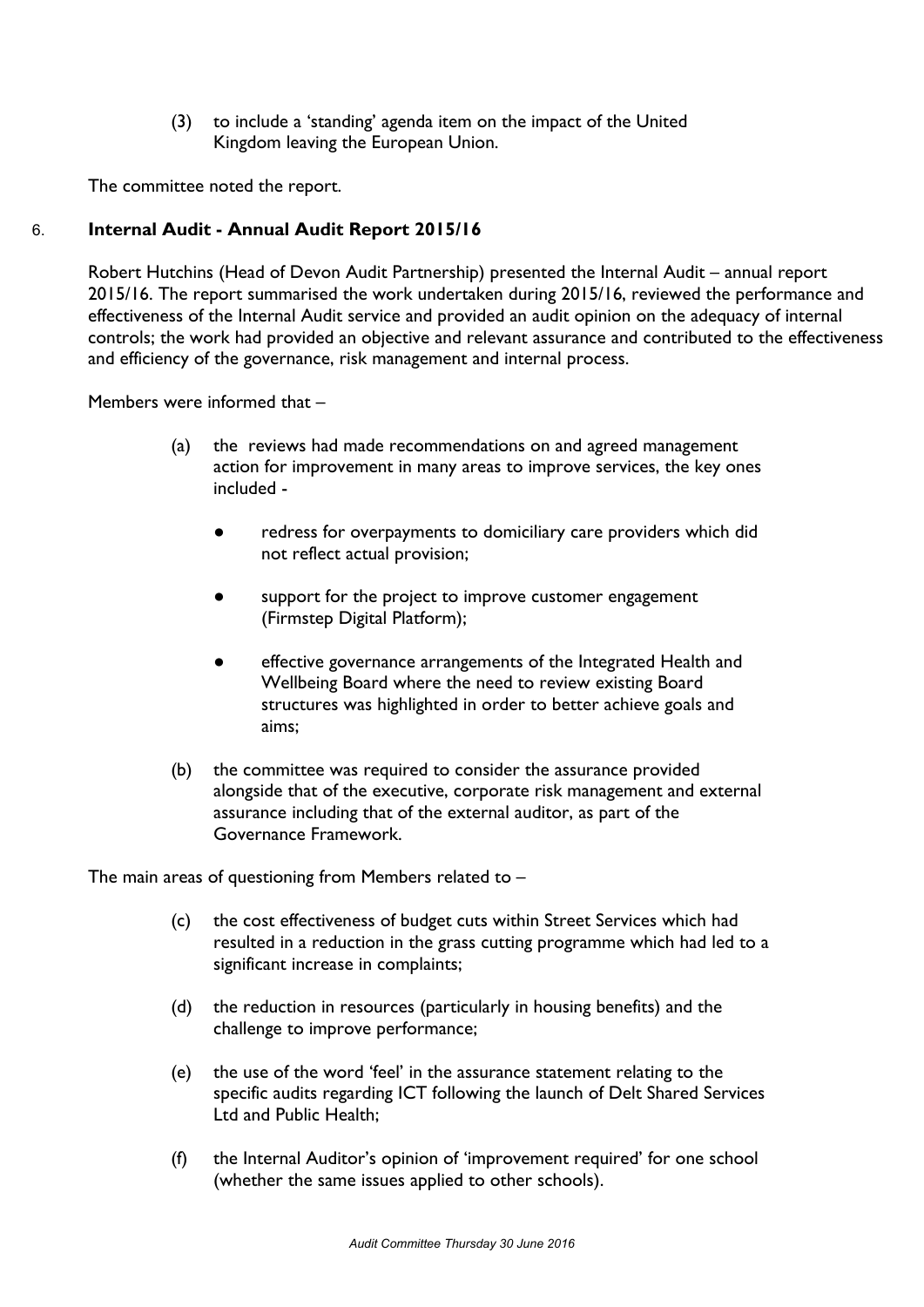Andrew Hardingham (Assistant Director for Finance) undertook to liaise with Councillor Pengelly regarding the audit programme of work (minute 6 (c) refers).

The committee agreed that under Section100A(4) of the Local Government Act 1972 to exclude the press and public from the meeting for the following item of business on the grounds that it involves the likely disclosure of exempt information as defined in paragraph 1 of Part 1 of Scheduled 12A of the Act, as amended by the Freedom of Information Act 2000.

A brief discussion took place regarding an individual member of staff in relation to fraud prevention and detection.

*(The meeting moved back into Part I)*

The committee agreed –

- (1) to consider the following issues when signing the Annual Governance Statement -
	- the assurance statement:
	- the basis of the Internal Auditor's opinion and the completion of the audit work against the plan;
	- the scope and ability of audit to complete the audit work;
	- audit coverage and findings provided.

### 7. **Risk and Opportunity Management - Annual Report**

Mike Hocking (Head of Assurance) provided the risk and opportunity management annual report.

Members were informed that –

- (a) the report summarised the work carried out during 2015/16 to develop the Council's approach to risk and opportunity management which covered the following -
	- Corporate and Operational Risk Management Groups;
	- Risk and Opportunity Management Strategy;
	- Risk and Opportunity Registers;
	- Annual Governance Statement;
	- Information Lead Officer Group (ILOG);
	- **Transformation Project;**
	- **•** Integrated Assurance Project;
	- focus for 2015/16;
- (b) the focus for 2016/17 included
	- supporting the creation of a new Integrated Assurance Service which would result in risk management being formally aligned and working alongside other compliance functions to promote a joined-up approach to all aspects of governance;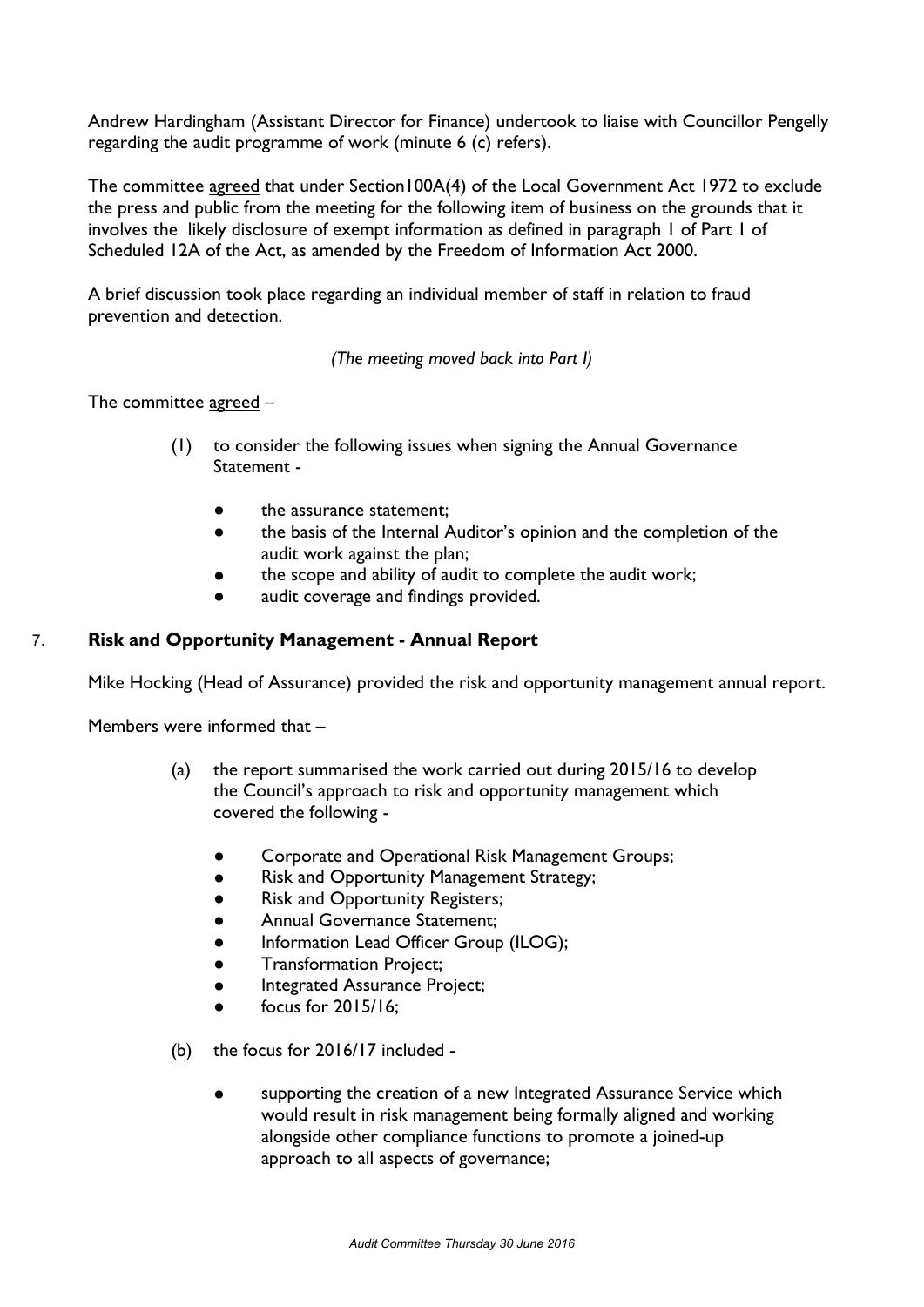- the delivery work packages outlined within the Finance Fit project;
- undertaking a CIPFA risk management benchmarking exercise;
- continuing to develop and promote the Council's approach to risk management through the Risk and Opportunity Management Strategy;
- continuing to support the Transformation Portfolio Board in monitoring the key risks to the delivery of the blueprint for the Transformation Programme;
- the continuation of developing risk management processes to provide assurance that risks were sufficiently managed relating to the joint risk register between the Council and NEW Devon CCG.

The main areas of questioning from Members related to –

- (c) the cost of appointing a consultant to provide project management and advice, in order to help achieve compliance for the transport operator licence;
- (d) the use of the risk management fund to replace lighting in the Guildhall.

The committee noted the annual report.

#### 8. **Operational Risk and Opportunity Management - Update Report**

Mike Hocking (Head of Assurance) provided an update on the operational risk and opportunity management update which highlighted the following key areas -

- (a) the report supported the delivery of the City's vision and to enable the provision of high quality services to the residents and communities of Plymouth it was imperative that effective risk management arrangements were in place; a fundamental element of corporate governance, a risk managed approach to decision making would enable the Council to achieve its objectives and deliver services more efficiently and cost effectively;
- (b) the management of risk principles and processes equally applied at operational level, supporting improved performance, integration with business planning, projects, change programmes and partnerships;
- (c) the continuing progress being made across services in delivering operational risk and opportunity registers, in line with the Council's shared vision and priorities;
- (d) the total number of operational risks had reduced from 110 to 90, comprising of one high (red) risk, 53 medium (amber) risks and 36 low (green) risks;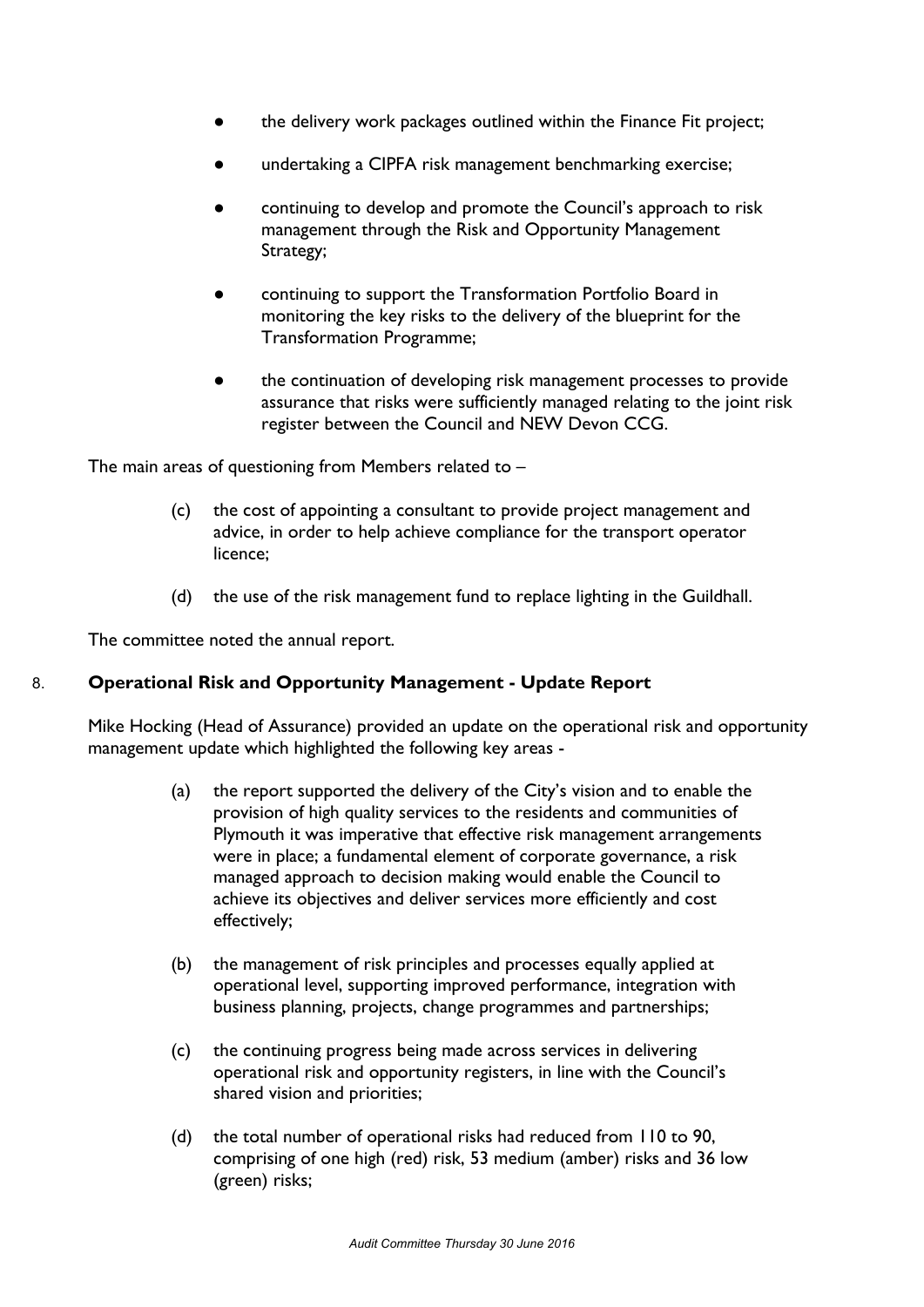(e) partnership work being undertaken between the Council and NHS Northern, Eastern and Western Devon Clinical Commissioning Group to develop an integrated risk management framework and an integrated risk register.

The main areas of questioning from Members related to -

- (f) the delivery of Council services within the envelope of the resources provided in 2016/17 which had now been identified as a 'red' risk and the rationale behind the change in this risk as the budget for 2016/17 remained challenging;
- (g) staff and Members undertaking the risk management eLearning course which had been developed as part of the finance fit transformation work package.

The committee agreed that the risk management eLearning course should be promoted across the authority and that the number of individuals who had completed the course should be reported back to a future meeting.

The committee noted and endorsed the current position with regard to the operational risk and opportunity management.

### 9. **Information Governance - Annual Report**

John Finch (Information Governance Manager) presented the Information Governance annual report.

Members were informed that the report provided a summary of the work that had been undertaken by the Information Lead Officers Group (ILOG) to improve governance principles across all directorates, in order to improve the Council's information asset.

The main area of questioning from Members related to the reasons why there had been an increase in the number of breaches.

The committee noted the report and endorsed the current position with regard to the action of the Information Lead Officers Group.

The committee welcomed the fact that members of staff were confident in reporting minor breaches and requested that a communication was sent out to staff regarding the reporting of breaches on behalf of the committee.

# 10. **Surveillance, Covert Activities and the Regulation of Investigatory Powers Act 2000 (RIPA)**

John Finch (Information Governance Manager) presented the surveillance, covert activities and the Regulation of Investigatory Powers Act 2000 (RIPA). The report highlighted the following key areas -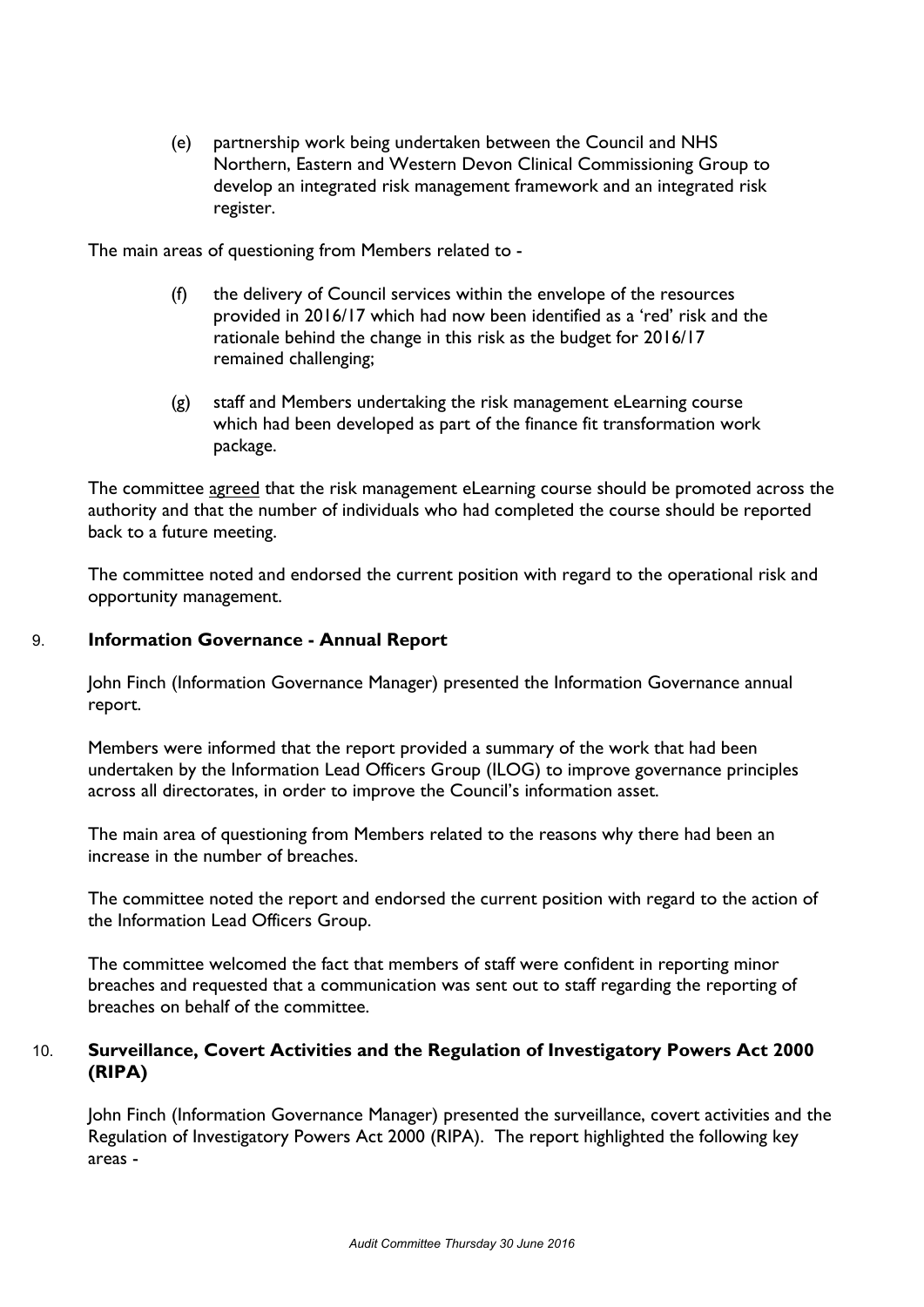- (a) surveillance was a tool that may be required for the Council to fulfil its obligations to investigate crime, prevent disorder, recover debt, protect the public and establish the facts about situations for which it had responsibility;
- (b) in certain situations, it may be appropriate to undertake covert activities which resulted in individuals being monitored without their knowledge; (the use of covert activities compromised an individual's 'right to privacy', so the use of covert activity must be lawful, necessary and proportionate), in order to comply with the Human Rights Act.

The main areas of questioning from Members related to the –

- (c) retention period for records;
- (d) reasons behind the low level of judicial applications that had been made during 2014/15 (two in total).

John Finch (Information Governance Manager) undertook to –

- (e) ascertain the retention period for the records;
- (f) seek clarification to the low level of judicial applications relating to Trading Standards.

The committee –

- (1) acknowledged that covert activities could be a necessary and proportionate response for achieving the Council's objectives through approval for the Surveillance and Covert Activities Policy; which allowed covert activities to be deployed where necessary and proportionate, under the control of a good practice process based on the Regulation of Investigatory Powers Act requirements;
- (2) noted that the recent inspection by the Office of Surveillance Commissioners concerning use of Covert Surveillance and Covert Human Intelligence Sources (CHIS) demonstrated that staff had appropriately implemented those powers available under RIPA; the 2013 report by the Office of Surveillance Commissioners demonstrated that staff had appropriately implemented those powers available under RIPA to obtain Communications Data;

the Protection of Freedoms Act 2012 created a judicial approval process for all Local Authority RIPA applications; following internal authorisation the local authority would seek judicial approval for their RIPA authorisation; the authorisation would not come into effect unless or until it was approved by a JP;

further changes had been implemented by the Regulation of Investigatory Powers (Directed Surveillance and Covert Human Intelligence Sources)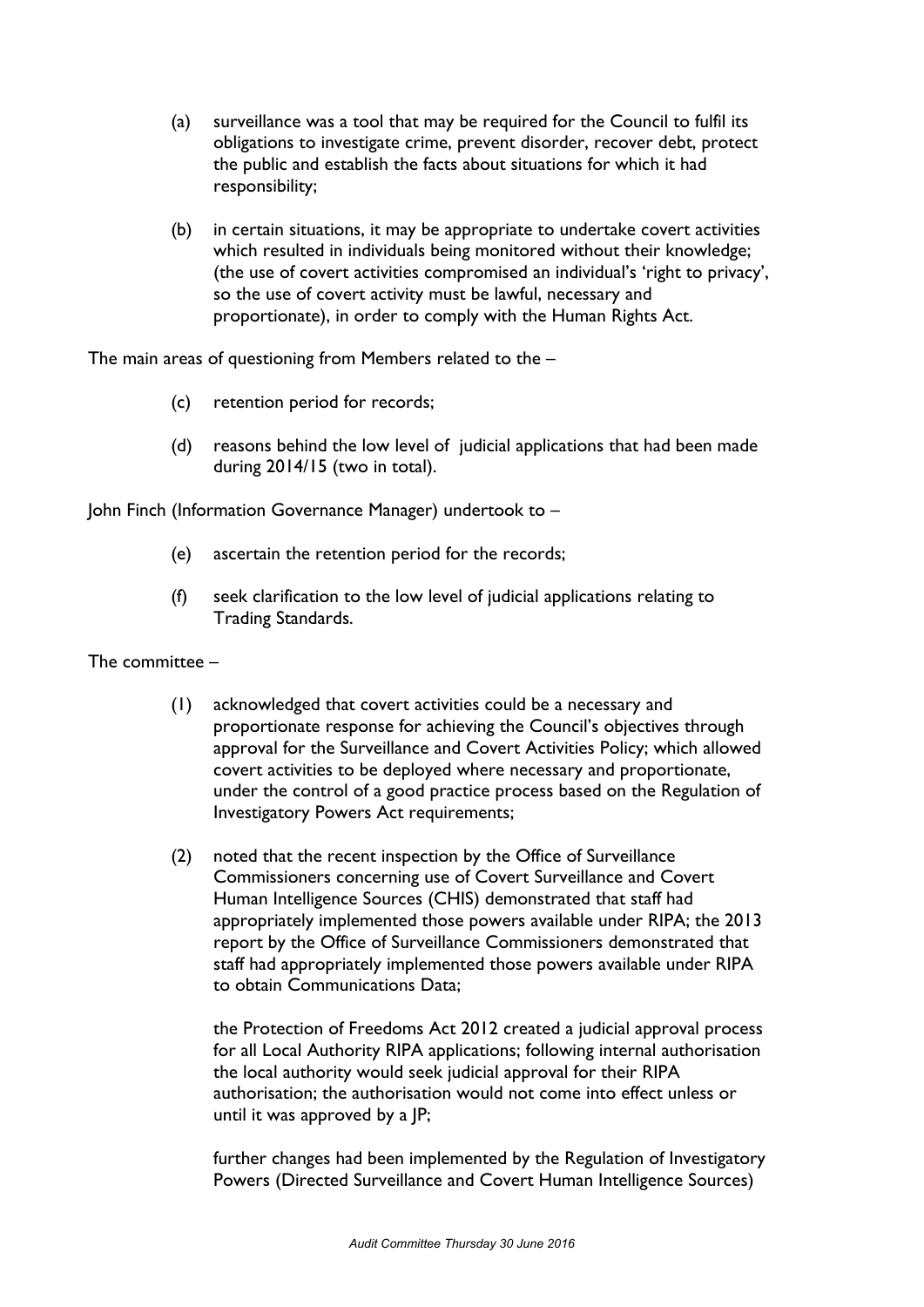(Amendment) Order 2012; local authorities would only authorise directed surveillance or CHIS under RIPA to prevent or detect criminal offences that were punishable, by a maximum term of at least six months imprisonment or are related to the underage sale of alcohol and tobacco;

the Data Retention and Investigatory Powers Act 2014 received Royal Assent on 17 July 2015; the Act ensured that critical capabilities to fight crime and protect the public were maintained and clarified the existing law without extending current powers;

the Act introduces additional safeguards for the use of Investigatory Powers to respond to criticisms raised by the European Court of Justice; under the new measures certain public bodies lost the right to acquire communications data under RIPA; local authorities including Plymouth City Council had retained their powers but were required to use the National Anti-Fraud Network (NAFN) to assess communication data applications;

(3) would ensure that the recommendations in the report were fully implemented.

# 11. **Statement of Accounts 2015/16**

Andrew Hardingham (Assistant Director for Finance) advised the committee that due to an administrative error the Annual Governance Statement 2015/16 had not been published with the Statement of Accounts 2015/16 but that these reports needed to be considered together.

Carolyn Haynes (Acting Lead Accountant for Technical Finance) and Mike Hocking (Head of Assurance Services) presented the Statement of Accounts 2015/16 together with the Annual Governance Statement 2015/16.

Members were informed that –

- (a) the report outlined the timetable and key issues in relation to the production of the statutory form of account, the 'Statement of Accounts' which the Council was required to produce for audit and publication and reports on progress towards the requirement to prepare the pre-audited accounts by 30 June 2016;
- (b) the Accounts and Audit Regulations required that the accounts were available for inspection for six weeks which commenced on 30 June 2016;
- (c) the report also detailed progress towards completion of the action plan agreed to implement the recommendations made by the auditor following the completion of 2013/14 audit;
- (d) the purpose of the Annual Governance Statement was to provide evidence of a continuous review of the Council's internal control and risk management processes, to provide assurance as to their effectiveness and to identify action being taken or planned to address any key weaknesses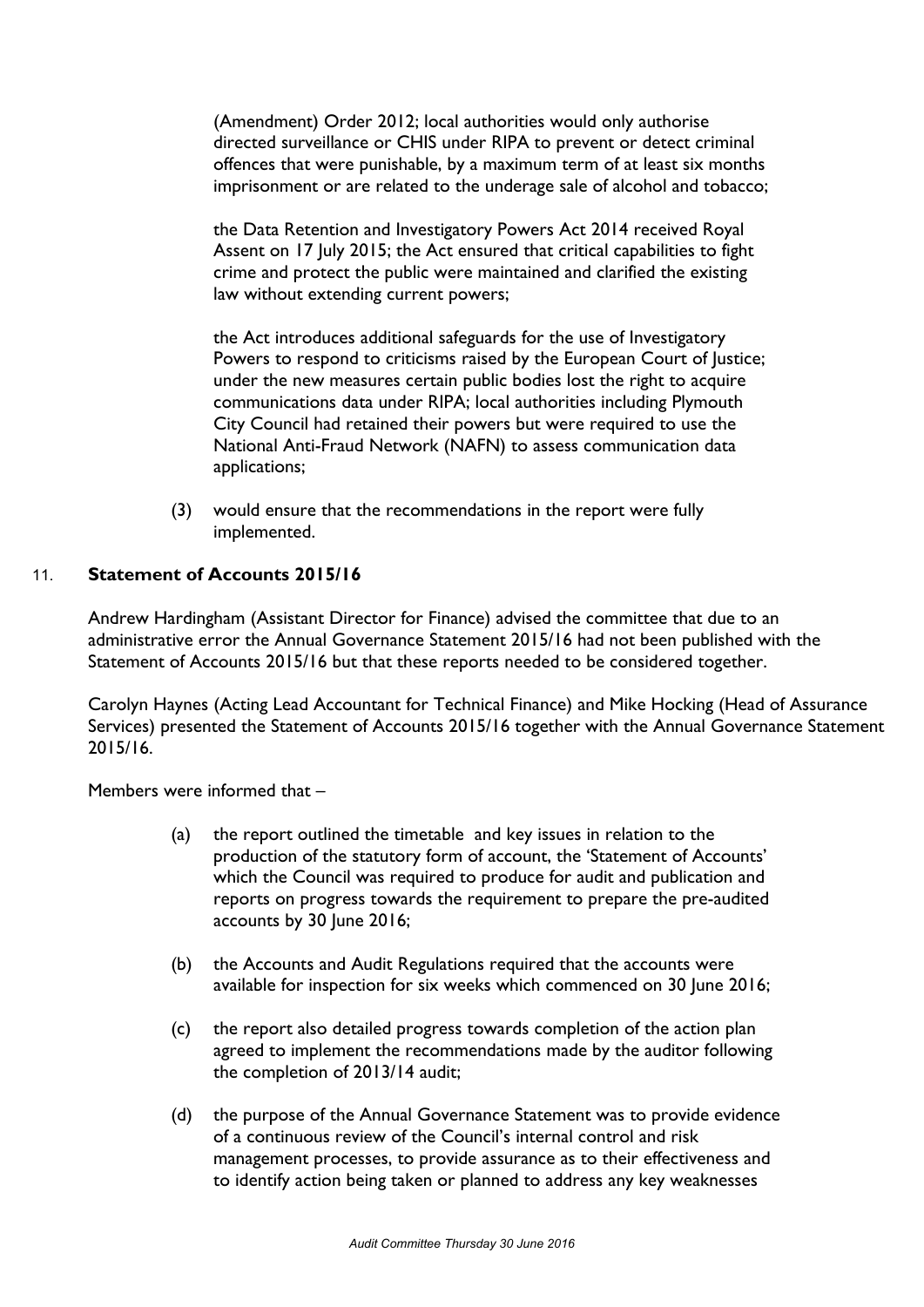identified;

- (e) the Accounts and Audit (Amendment) (England) Regulations 2006 also introduced an annual review of the effectiveness of the internal audit system;
- (f) the 2011/12 Code of Practice on Local Authority Accounting also required that, within the Annual Governance Statement, there should be a statement on whether the Authority's financial management arrangements confirm with the governance requirements of CIPFA Statement on the Role of Chief Financial Officer in Local Government;
- (g) the report outlined the process followed in order to produce the Annual Governance Statement.

The main areas of questioning from Members related to the level of resources available to complete the accounts within the restricted deadline and concerns that the level of expertise within the department had been reduced due to staff changes.

The committee noted the process adopted for the production of the 2014/15 Annual Governance Statement and agreed -

- (1) to endorse the adequacy and effectiveness of the internal audit system;
- (2) to approve the Annual Governance Statement prior to signature by the Leader, Chief Executive and Assistant Director for Finance (Section 151 Officer);
- (3) that the Annual Governance Statement 2015/16 will be an agenda item for the September 2016 meeting ahead of the publication of the final Statement of Accounts.

The committee noted the report and the authorised for issue date (1 June 2016) for the draft Statement of Accounts.

The Chair, on behalf of the committee, took the opportunity to thank members of staff for their work in providing the Statement of Accounts 2015/16 by the deadline.

# 12. **External Audit Progress Report**

Matthew Hepenstal (BDO) presented the external audit progress report which provided an update on the audit work for 2016/17. The following key points were highlighted –

- (a) the auditor's principal objectives were to review and report on, under the relevant legislative requirements of the Code of Audit Practice for Local Government for the Council's financial statements and arrangements for securing economy, efficiency and effectiveness in its use of resources;
- (b) the requirement to certify specified grant claims and return (as directed